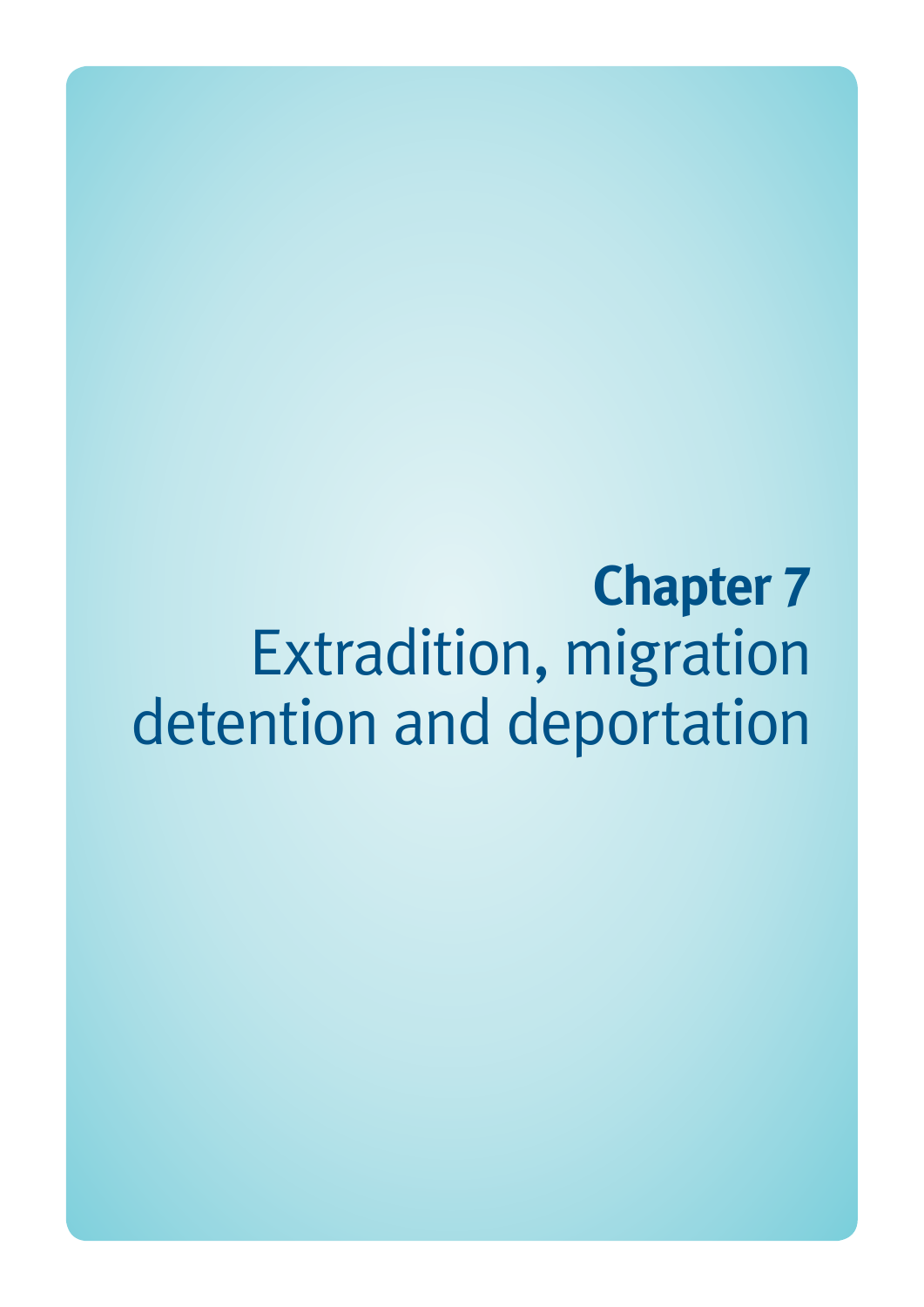# **Chapter 7—Extradition, migration detention and deportation**

As a duty lawyer, you may have to represent people who the prosecution seeks to have extradited from Queensland either interstate or overseas. The two categories are distinct and operate under different legislation. As such, this chapter deals with them separately.

You may also have to appear for a person who has had an interstate fine registered for payment in Queensland or been detained under migration legislation as a non-Australian citizen.

# **A. Extradition interstate**

## **7-1** *Service and Execution of Process Act 1992* **(Cth)**

This is the most common form of extradition that you are likely to encounter as a duty lawyer. It involves having people who have been charged with offences in one Australian state returned to that state if they are apprehended in another state.

You may be asked to represent people who are facing extradition from Queensland to another state or territory. The *[Service and Execution of Process Act 1992](http://www.comlaw.gov.au/Current/C2011C00436)* (Cth) contains the procedure for interstate extradition.

#### **Summary**

Your role is limited when a person is brought before a court on an interstate warrant. There are few grounds to challenge such extradition if the necessary warrants are valid and can be produced. First ascertain whether your client wishes to challenge the warrant. If they do, you should ascertain whether:

- the name on the warrant is correct
- whether the client accepts that they are that person
- all preconditions for the issue of the warrant have been complied with (*R v Lavelle* (1995) 82 A Crim R 187)
- the person was properly apprehended and brought before the court as soon as practical.

If the warrant is not for your client, or the warrant's preconditions have not been complied with, the warrant can be challenged as being invalid and your client discharged. If the warrant is valid, the magistrate can adjourn the matter for a further hearing or order the person to appear in the original jurisdiction. In either case, bail is possible. See below for bail issues.

Also note that, if your client is a 'person under restraint', the magistrate must adjourn the matter (see 7-4).

After the magistrate has made a decision, advise the person of their right to seek an urgent review of the decision in the Supreme Court. If you believe that the person is eligible, they should apply for legal aid.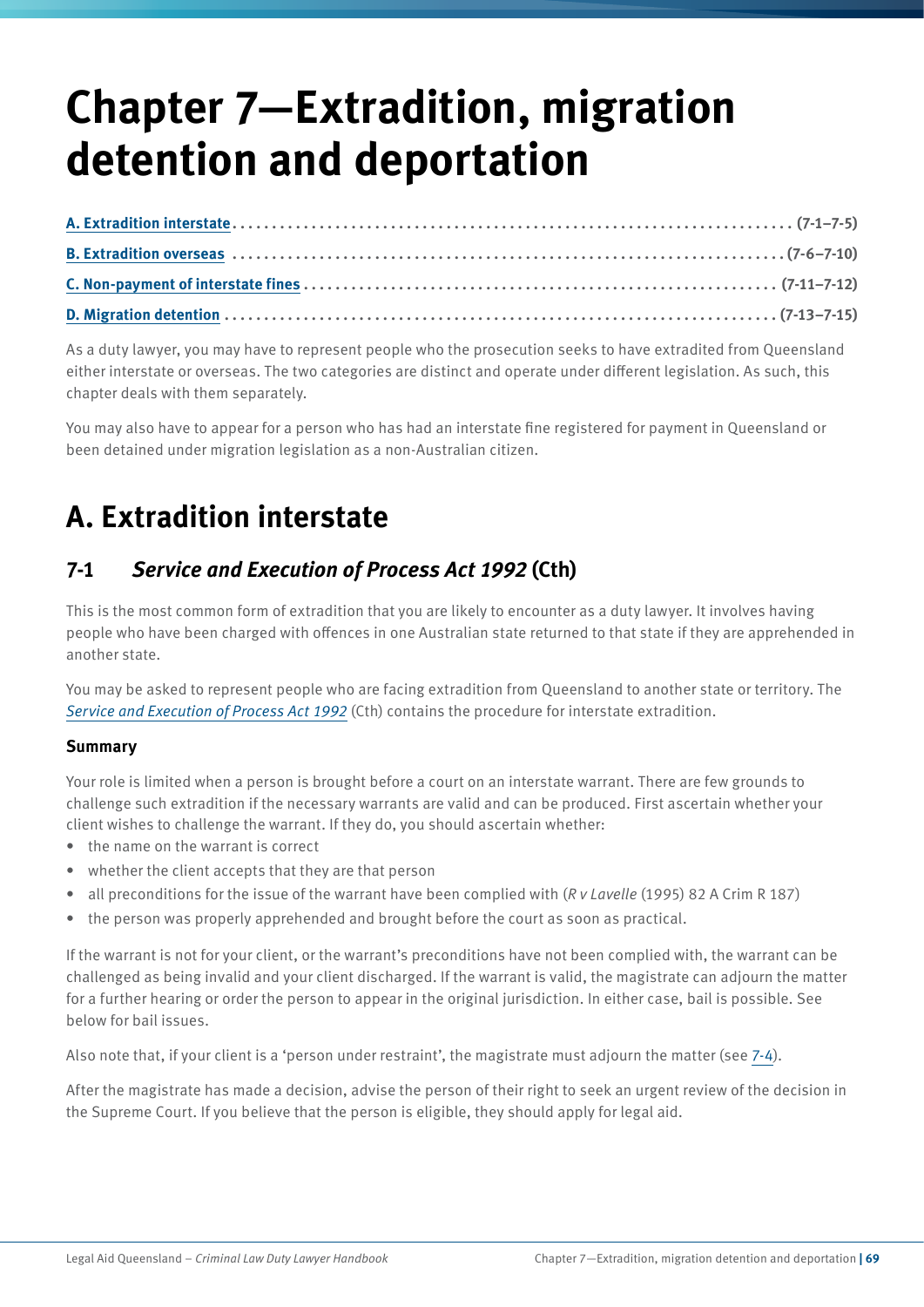#### **7-2 Apprehension under warrant**

The person will have been apprehended and brought before the magistrates court under a warrant under s 82 of the Service and Execution of Process Act.

The person making the arrest does not need to produce the warrant at the time of apprehension (s 82(4)).

Only a police officer (state or federal), sheriff or sheriff's officer can apprehend the person (s 82(3)).

A person can be re-arrested under a warrant and released because of a failure to produce the warrant in court (see below and  $s$  83(5)).

#### **7-3 Procedure after apprehension**

As soon as practical after being apprehended, the person must be brought before a magistrate. The warrant or a copy of it must be produced for the court appearance.

If the warrant or a copy is not produced,  $ss 83(3)-83(7)$  enable the magistrate to adjourn for up to five days if there is a reasonable cause for the delay. If the magistrate does adjourn, the person can be remanded in custody or on bail. At the end of the five days, the court must release the person if the warrant or a copy has not been produced. Even if this occurs, the person can be re-arrested later under the same warrant and should be advised of this.

If the warrant or a copy is produced but is invalid, the magistrate must order that the person be released (s  $83(10)$ ).

If the warrant or a copy is produced and the warrant is valid, the magistrate must order one of the following:

- 'that the person be remanded on bail on condition that the person appear at such time and place in the place of issue of the warrant as the magistrate specifies' (s 83(8)(a))
- 'that the person be taken, in such custody or otherwise as the magistrate specifies, to a specified place in the place of issue of the warrant' (s 83(8)(b)). The magistrate can make this order and then suspend it for a specified period, granting the person bail or remanding them in custody (s 83(12))
- that the proceedings be adjourned and the person remanded in custody or on bail (s  $83(14)(a)$ ).

A magistrate is not bound by the rules of evidence in proceedings under  $s$  83 (s 83(14)(b)). If granted, bail must comply with s 85, which sets out that the magistrate must prepare the bail instrument. The instrument must be signed by the person and the magistrate, and a copy given to the court that the person has been bailed to appear before.

The law of Queensland applies to bail applications—the state in which the person has been apprehended (s 88).

#### **7-4 Additional provisions if person is under restraint**

Before dealing with the matter, a magistrate must make reasonable enquiries about whether the person is under restraint and, if so, in which state or states (s 84(1)).

If the person is under restraint,  $s 84(2)$ –(10) apply. They do not apply if the person is not under restraint or is under restraint only in the state that they are being extradited to.

Section 3 defines 'person under restraint' as being on bail, probation, parole or other court order. The additional provisions prevent a situation where a person would be contravening other existing orders by complying with the order the magistrate makes.

If the person under restraint is not on bail, the magistrate must adjourn for up to seven days and remand the person either on bail or in custody. As soon as practical after adjournment, the magistrate must give cause notice of the person's apprehension to the person in charge of the correction service in the state where the person is under restraint. When proceedings resume, the person so informed and a supervisor of the person under restraint may make submissions to the magistrate (s 84(4)).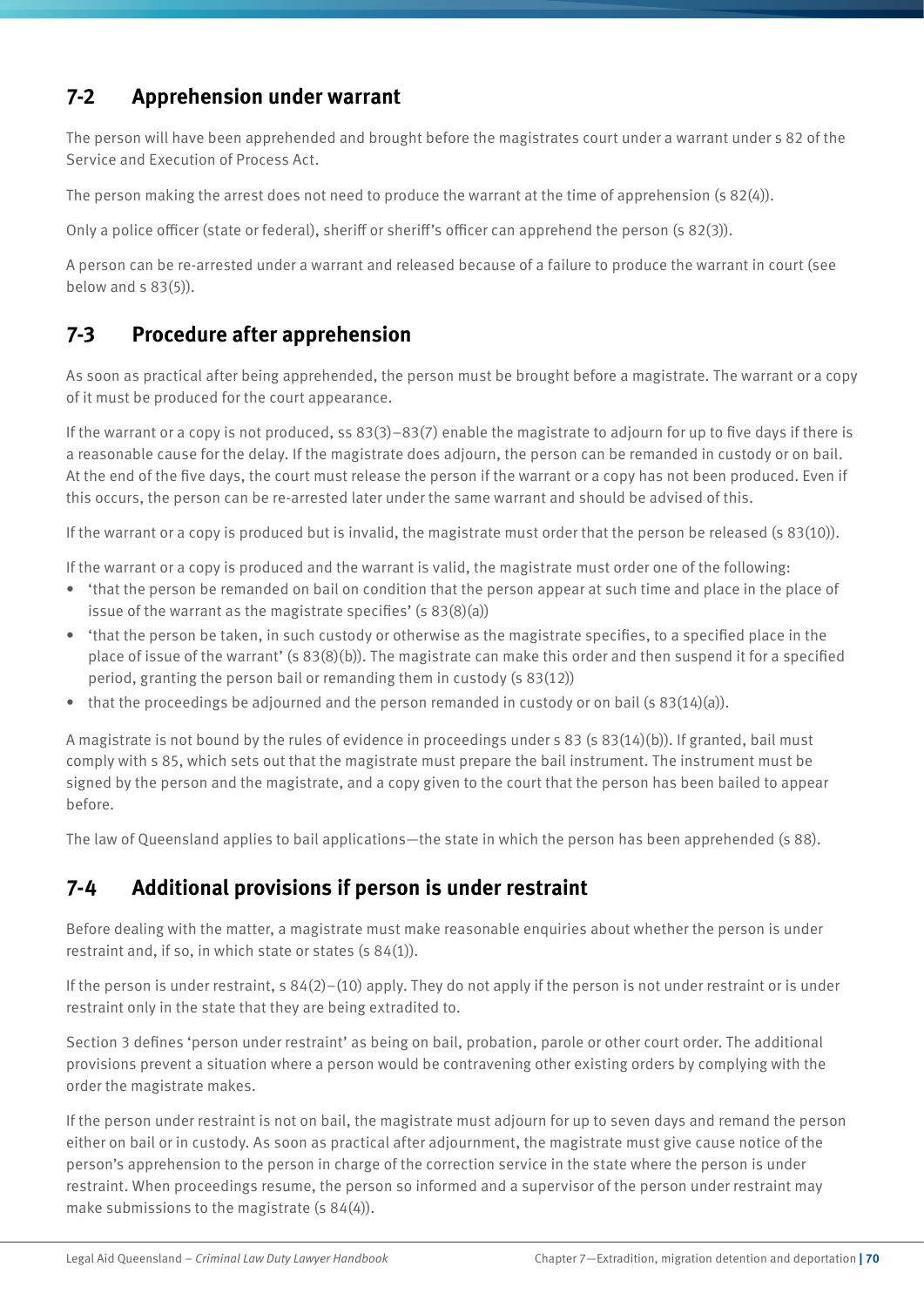If the magistrate adjourns proceedings, they can remand the person under restraint in custody or on bail.

If the person under restraint is on bail and informs the magistrate of this, the magistrate must, before dealing with the matter, reasonably enquire about any reporting requirements. If the person fails to answer, or gives false or misleading answers to any of those enquiries, the penalty is \$3000 (s 84(2) and (3)).

Upon application by a police officer or the person under restraint, the magistrate may adjourn the proceedings for no more than seven days (s 84(5)). If they do adjourn, they must remand the person under restraint on bail or in custody.

If the person is required to report to an officer of a state corrections service or the police in a state other than the state where apprehended, the magistrate must, as soon as practical after adjournment, give cause notice of the person's apprehension to the person in charge of that corrections service or a police officer where the person is required to report (s  $84(6)(a)$ ).

When proceedings resume, the person's supervisor, any officer of the police force of any state and any member of the Australian Federal Police may make submissions to the magistrate (s 84(6)(b)).

#### **7-5 Review**

If a Queensland magistrate has made an order under s 83, the person may apply to the Supreme Court of Queensland for a review of the order. The person should be advised that this avenue of appeal exists. Legal aid would be granted for a review only if there was a reasonable prospect of success.

The person must apply within seven days of the magistrate making the order. The respondent must be the Commissioner of Queensland Police or, if the person applying is the same person to whom the warrant was directed, the apprehended person (s  $86(1)$ –(3)).

Pending its review, the Supreme Court may stay the order's execution and order the person to be remanded on bail or in custody. The review is by way of a re-hearing. The Supreme Court may confirm, vary, suspend or revoke the order. If the Supreme Court revokes the order, it may make a new order (s 86(5)–(10)).

The Supreme Court of the state is not bound by the rules of evidence during review proceedings (s 86(14)).

# **B. Extradition overseas**

#### **7-6 Summary**

The issues involved in extradition overseas are complex. Your role should be limited to advising the person of their legal options and right to legal representation, exploring bail issues and, if the person is eligible, taking a legal aid application.

### **7-7 Legislation**

The relevant legislation is the *[Extradition Act 1988](http://www.comlaw.gov.au/Current/C2012C00497)* (Cth). An extraditable person is a person who has a warrant out for their arrest in relation to an offence they:

- are alleged to have committed in a foreign country
- have been convicted of in a foreign country but not yet fully punished for (s 6).

An extradition order can be objected to under s 7, which lists the following five categories of potential objection:

- (a) 'the extradition offence' is a political offence in relation to the extradition country;
- (b) the surrender of the person, in so far as it purports to be sought for the extradition offence, is actually sought for the purpose of prosecuting or punishing the person on account of his or her race, religion, nationality or political opinions or for a political offence in relation to the extradition country;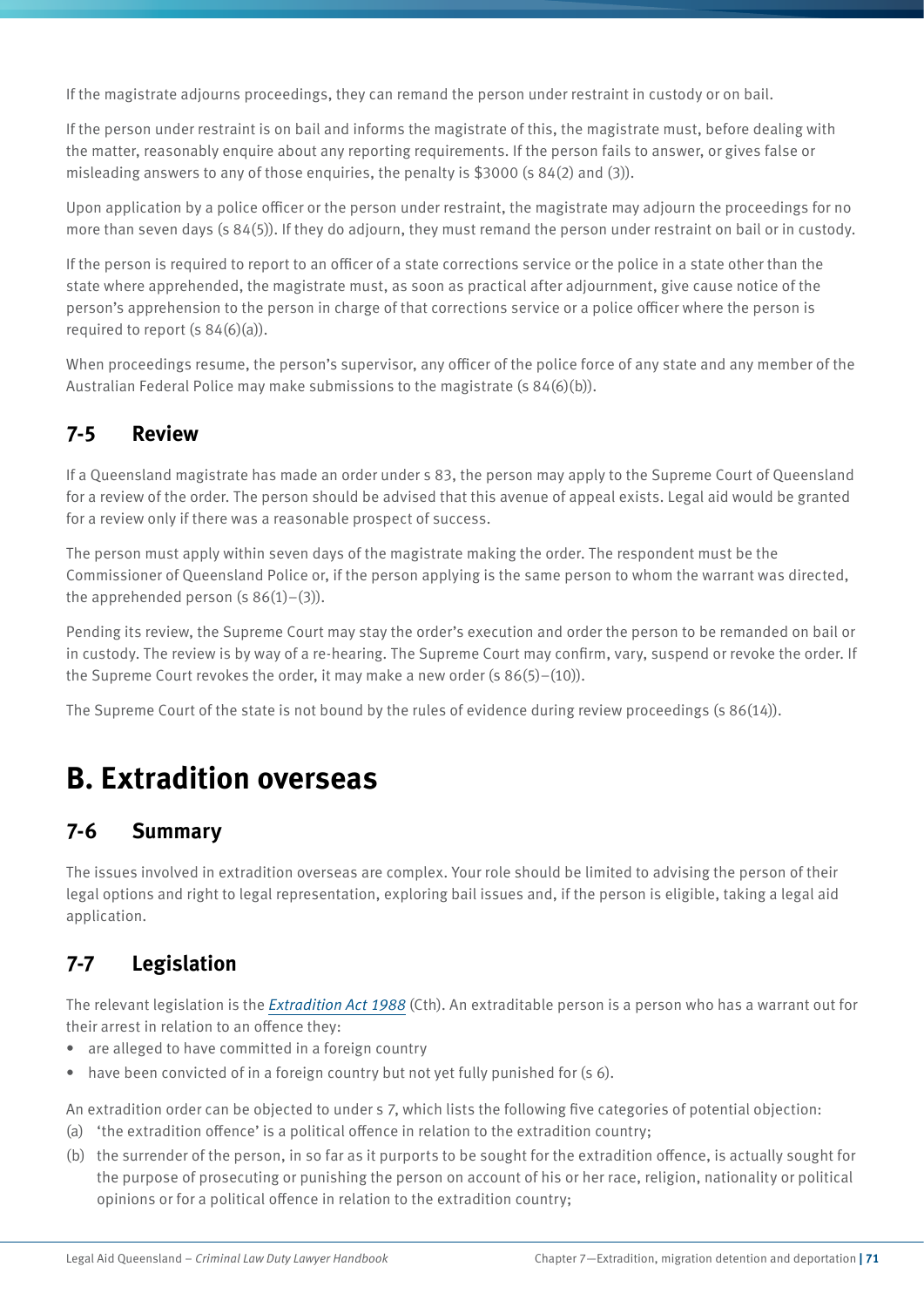- (c) on surrender to the extradition country in respect of the extradition offence, the person may be prejudiced at his or her trial, or punished, detained or restricted in his or her personal liberty, by reason of his or her race, religion, nationality or political opinions;
- (d) assuming that the conduct constituting the extradition offence, or equivalent conduct, had taken place in Australia at the time at which the extradition request for the surrender of the person was received, that conduct or equivalent conduct would have constituted an offence under the military law, but not also under the ordinary criminal law, of Australia; or
- (e) the person has been acquitted or pardoned by a competent tribunal or authority in the extradition country or Australia, or has undergone the punishment provided by the law of that country or Australia, in respect of the extradition offence or another offence constituted by the same conduct as constitutes the extradition offence'.

Under s 12, a magistrate can issue a warrant once satisfied that the person is extraditable.

Once a person has been arrested under such a warrant, the magistrate can, under s 15, adjourn the matter so that proceedings can be conducted under s 18 (voluntary consent by the person to surrender to the extradition country) or s 19 (determination of eligibility to be extradited). You should seek an adjournment even if the person wishes to voluntarily surrender so they can get specialist legal advice.

### **7-8 Remand**

Under s 15:

- '(1) A person who is arrested under a provisional arrest warrant shall be brought as soon as practicable before a magistrate in the State or Territory in which the person is arrested.
- (2) The person shall be remanded by a magistrate in custody, or, subject to subsection (6), on bail, for such period or periods as may be necessary for proceedings under section 18 or 19, or both, to be conducted.
- (3) If a person is remanded in custody after making an application for bail, the person cannot make another application for bail during that remand unless there is evidence of a change of circumstances that might justify bail being granted.
- (4) At any time before proceedings under section 18 or 19 commence in relation to a person (in this section called the transferee) who is on remand under subsection (2), the Attorney General may, by warrant in the statutory form:
	- (a) where the transferee is in custody—direct a magistrate to order the release of the transferee into the custody of a specified police officer and authorise that police officer to take the transferee in custody to appear before a magistrate in a specified State or Territory; or
	- (b) where the transferee has been granted bail—direct a magistrate to order the discharge of the recognizances on which bail was granted and authorise a specified police officer to take the transferee in custody to appear before a magistrate in a specified State or Territory.
- (5) The transferee shall be remanded by a magistrate in the specified State or Territory in custody, or, subject to subsection (6), on bail, for such period or periods as may be necessary for proceedings under section 18 or 19, or both, to be conducted.
- (6) A magistrate shall not remand a person on bail under this section unless there are special circumstances justifying such remand'.

### **7-9 Bail**

If the matter is adjourned under s 15, which it will be in almost all first mentions involving a duty lawyer, the magistrate can remand in custody or grant bail. However, s 15(6) makes obtaining bail more difficult than in other situations, as it mandates that a magistrate cannot remand a person on bail unless special circumstances justify it. Satisfying the criteria in the *[Bail Act 1980](http://www.legislation.qld.gov.au/LEGISLTN/CURRENT/B/BailA80.pdf)* (Qld) will not be enough unless special circumstances also exist. The Act does not define 'special circumstances' .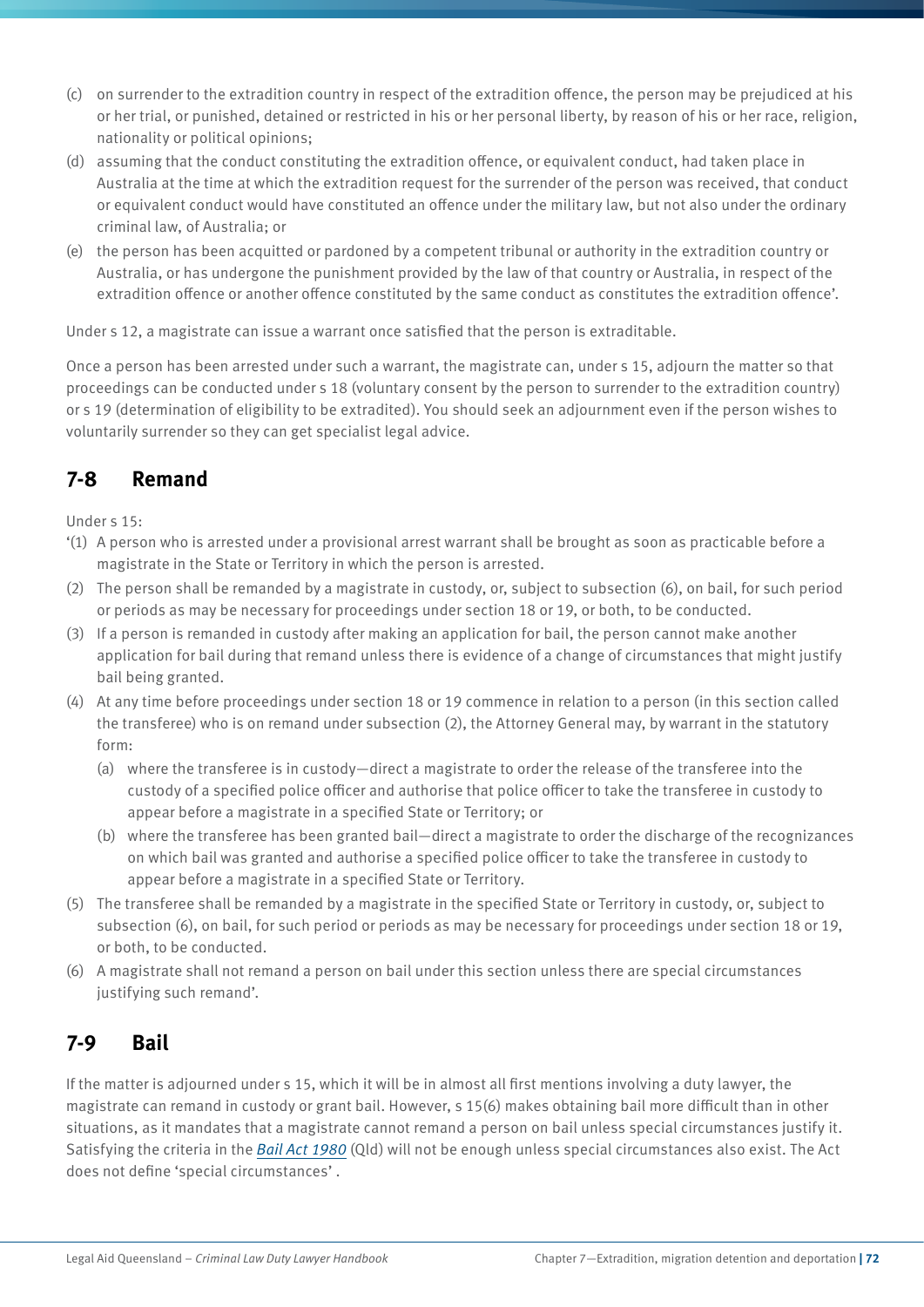The leading case on bail in overseas extradition cases is *United Mexican States v Cabal* (2001) 209 CLR 165; [\[2001\] HCA 60](http://www.austlii.edu.au/au/cases/cth/HCA/2001/60.html). In this case, it was held that that bail should be granted in extradition cases only when two conditions were fulfilled:

- the case's circumstances were special, i.e. different from those that people facing extradition would ordinarily endure when considering the nature and extent of the extradition charges, and
- there was no real flight risk, considered independently of the effect of the proposed bail.

#### **7-10 Special provisions for extradition to New Zealand**

Part 3 of the Extradition Act covers extradition to New Zealand and is designed to streamline procedures for extradition. Warrants issued by New Zealand courts can have an 'indorsement' made by an Australian magistrate (s 28).

Bail is covered by s 32 rather than s 15, but the same restriction on granting bail applies. Additionally, the court is likely to use the two-part test outlined above in *United Mexican States v Cabal* (2001) 209 CLR 165; [\[2001\] HCA 60](http://www.austlii.edu.au/au/cases/cth/HCA/2001/60.html).

The result of s 15(6) is that, to succeed in a bail application, you must persuade the court that there are special circumstances.

# **C. Non-payment of interstate fines**

#### **7-11 Effect of amendment to Service and Execution of Process Act**

The Service and Execution of Process Act was amended in 2010 and a new regime for enforcing interstate fines was brought in (ss 112–122). The practical result for you as the duty lawyer is that an interstate fine can be enforced in Queensland if it has been registered as payable in Queensland under s 113. The fine then becomes enforceable as if it were a Queensland fine.

If the fine has not been registered in Queensland, it cannot be enforced here.

### **7-12 Effect of registration (s 114)**

#### **Effect**

- '(1) Subject to this section, a registered fine:
	- (a) has the same force and effect; and
	- (b) may give rise to the same actions by way of enforcement;

as if the fine had been imposed on the offender by a court of the registering State.'

#### **Enforcement only by registering State**

'(2) A registered fine cannot be enforced in the originating State for the fine.

Note: This subsection does not prevent voluntary payment of the fine in the originating State—see sections 115 and 116.'

#### **Fine capable of enforcement**

'(3) A registered fine is capable of being enforced in or by the registering State only if, and to the extent that, when the action for enforcement is or is to be taken, the fine could, but for subsection (2), be enforced in the originating State.'

#### **No imprisonment**

'(4) Despite anything in the laws of the registering State, a registered fine cannot be enforced by the imposition of a sentence of imprisonment on the offender.'